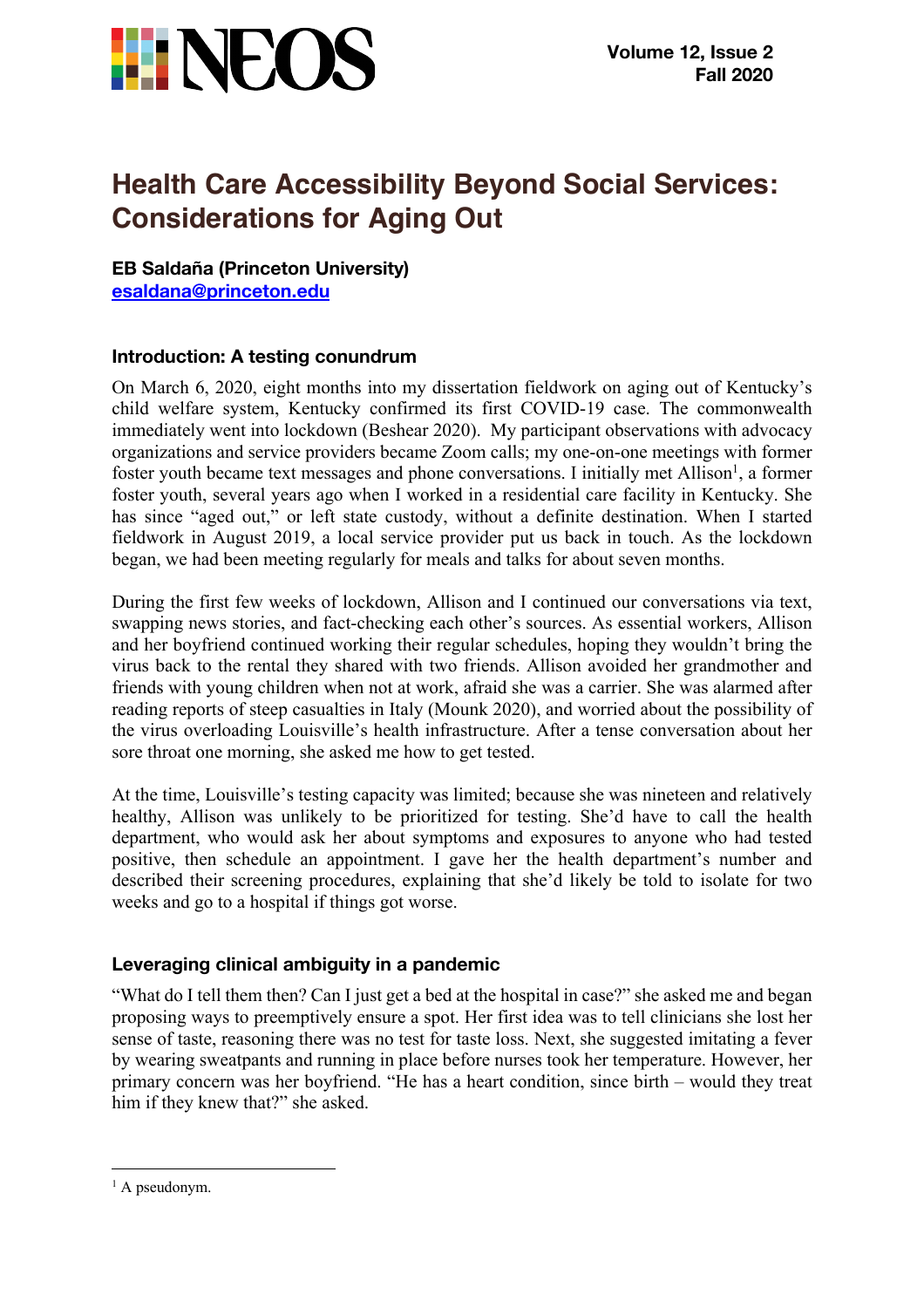I reminded Allison that if she needed hospitalization, a performance of symptoms would probably be unnecessary. The bigger concern, she pointed out, was her insurance. A retail worker who eventually lost her job during the pandemic, Allison was uninsured when Kentucky's lockdown began. I asked if she knew that she qualified for Medicaid coverage as a former foster youth (Children's Bureau 2015): she said she had no idea, and asked how to enroll.

The questions Allison asked me centered on how to protect herself and loved ones in uncertain times. She managed the uncertainties of her carrier status and the lack of testing by avoiding friends and family. By emulating unverifiable symptoms and strategically withholding information about pre-existing conditions, Allison could introduce new clinical uncertainties that would ensure care for herself and her boyfriend. I read Allison's problem-solving strategies as a kind of specialized knowledge about leveraging clinical ambiguity acquired through years of out-of-home care: like many former foster youth, she learned "what it takes to *survive inside*" care settings (Greer 2020, 42). This was knowledge that translated well to managing biological uncertainties in a pandemic.

### **Young people navigating bureaucracy**

However, as Mulligan and Castañeda (2017) illustrate in their analysis of the implementation of the Affordable Care Act, getting *insurance* is markedly different from getting *care*. Mobilizing health care bureaucracy requires specialized knowledge of documentation and regulations – expertise learned through training and experience (Carr 2010a) – alongside patience, flexibility, and carefully calibrated self-presentation (Boyer 2008). Effective performances of "deservingness" are particularly fraught for young people, who, as Silver (2010) demonstrates in her work on American Independent Living Programs, are often dismissed for their race, age, and gender. Bureaucracy scholars have also analyzed bureaucracy's effects and failures in Cyprus, Greece, France, Britain, and India (Navaro-Yashin 2007; Cabot 2012; Kafka 2012), highlighting how bureaucratic opacity and sluggishness (Mathur 2014) frustrate, annoy, or frighten people who depend on services.

When Allison tried to enroll, she encountered dismissiveness and non-responsiveness from social services. Although she understood how to navigate clinical settings, she lacked vital information about accessing their parallel service bureaucracies and was understandably frustrated about her interactions with bureaucrats when she asked for help. After multiple attempts on her own, she asked me to send an email on her behalf and received an insurance card within weeks.

### **Conclusion: Anthropologists as researcher-advocates**

Although I'm not a caseworker, bureaucrats and young people often interpellated me as one. Service providers asked me to help young people navigate bureaucracies, while young people asked me to leverage my relationships with service providers when no one answered the phone. I was sometimes hesitant to refer young people to social services, concerned with inadvertently exposing them to unwanted surveillance (Carr 2010b; Fong 2020). However, with Allison's request, I realized the importance of becoming what Silver calls a "researcher-advocate," mobilizing "situated bureaucratic knowledge" to "help with whatever participants needed" (Silver 2015, 14). During the pandemic, Allison needed insurance, and positioned me as someone who could help.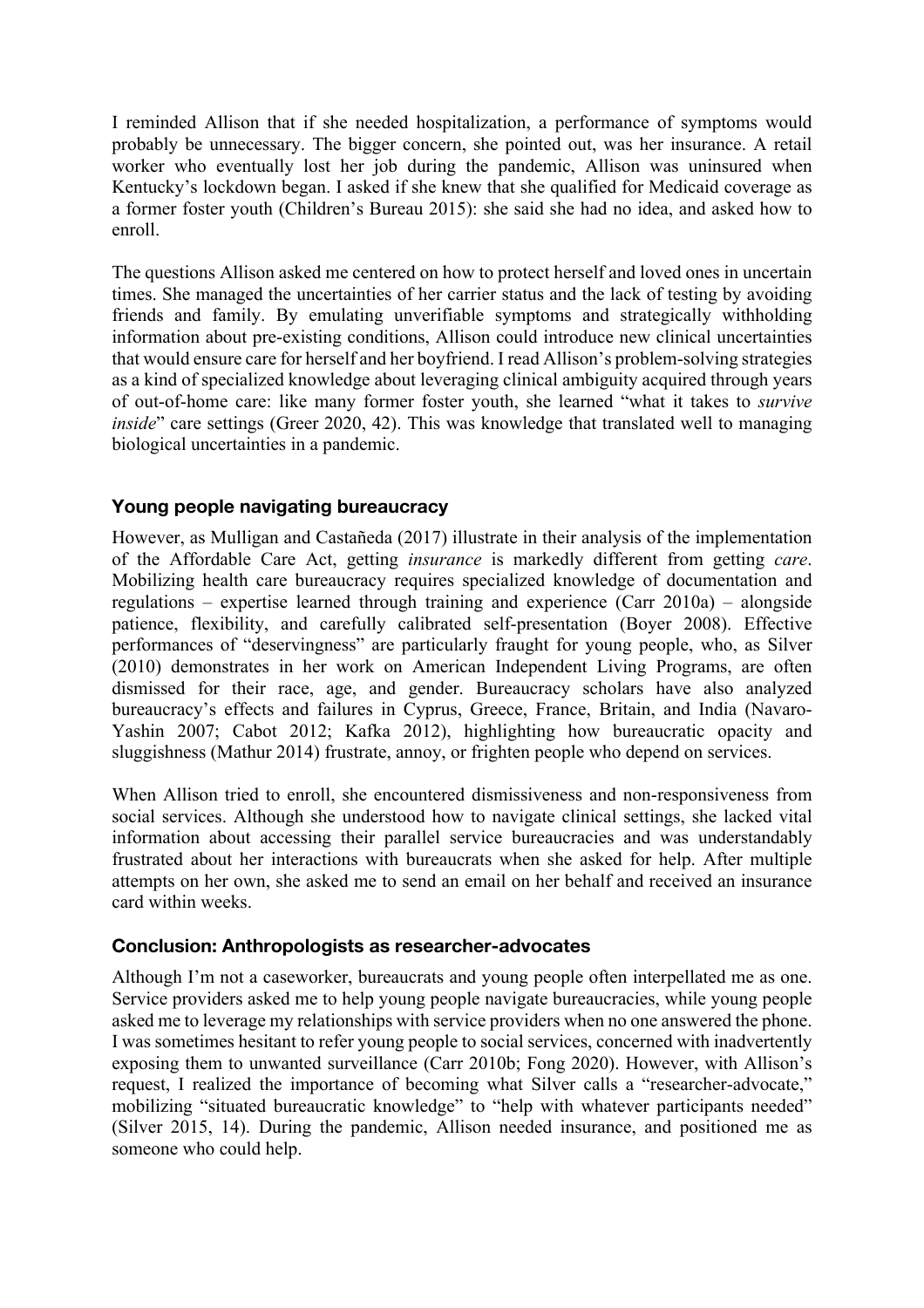Participant observation is a powerful method for anthropologists because it demands that we attend to material needs, local knowledge, and relationships simultaneously. I argue that the pandemic changed the boundaries of "whatever participants needed" beyond the strictly bureaucratic guidance, particularly for young people with limited support networks. My role as a researcher-advocate certainly included modeling effective bureaucratic engagement and leveraging my field relationships on Allison's behalf. However, it also included becoming a sounding board for creative problem-solving, an information source, and someone to text when she was worried about her loved ones. As health care becomes increasingly bureaucratized and opaque, it's essential that anthropologists adopt researcher-advocate roles, attending to what young people need in and outside of bureaucratic spaces.

#### **References**

- Beshear, Andy. 2020. "Executive Order 2020-215." Secretary of State Kentucky. https://governor.ky.gov/attachments/20200306\_Executive-Order\_2020-215.pdf
- Boyer, Dominic. 2008. "Thinking through the Anthropology of Experts." *Anthropology in Action* 15 (2): 38–46. https://doi.org/10.3167/aia.2008.150204.
- Cabot, Heath. 2012. "The Governance of Things: Documenting Limbo in the Greek Asylum Procedure." *PoLAR: Political and Legal Anthropology Review* 35 (1): 11–29. https://doi.org/10.1111/j.1555-2934.2012.01177.
- Carr, E. Summerson. 2010a. "Enactments of Expertise." *Annual Review of Anthropology* 39: 17–32.
	- ———. 2010b. *Scripting Addiction: The Politics of Therapeutic Talk and American Sobriety*. Princeton, NJ: Princeton University Press.
- Children's Bureau. 2015. "Health-Care Coverage for Youth in Foster Care—and After." Issue Brief. Washington, D.C. https://www.childwelfare.gov/pubPDFs/health\_care\_foster.pdf
- Fong, Kelley. 2020. "Getting Eyes in the Home: Child Protective Services Investigations and State Surveillance of Family Life." *American Sociological Review* 85 (4): 610–38. https://doi.org/10.1177/0003122420938460.
- Greer, Lanetta. 2020. *Aged Out: Narratives of Young Women Who Grew Up in Out-of-Home Care*. Bloomington, United States: Archway Publishing.
- Kafka, Ben. 2012. *The Demon of Writing: Powers and Failures of Paperwork*. Brooklyn, NY: Zone Books.
- Mathur, Nayanika. 2014. "The Reign of Terror of the Big Cat: Bureaucracy and the Mediation of Social Times in the Indian Himalaya." *Journal of the Royal Anthropological Institute* 20 (S1): 148–65. https://doi.org/10.1111/1467-9655.12098